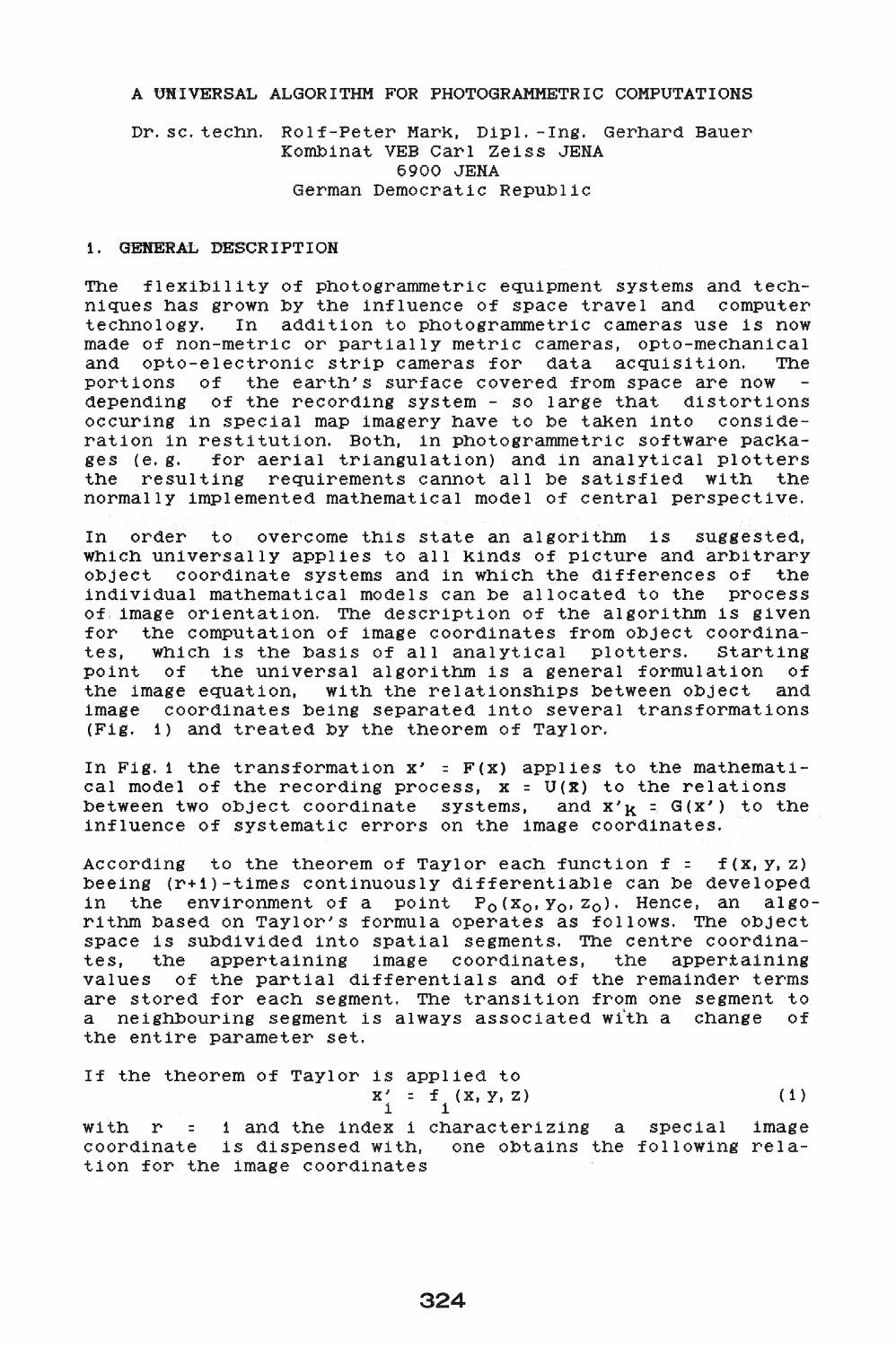$$
x' = x' + F_x dx + R_x
$$
  
\n
$$
dx^{T} = (dx + dy + dz) = (x-x_0 + y-y_0 + z-z_0)
$$
  
\n
$$
F_x = (f_x + f_y + f_z)
$$

(2)

F is the matrix of the partial derivatives.<br>
X The Lagrange remainder term reads

 $\begin{array}{ccc}\n\mathbf{T} & \mathbf{F} & \mathbf{d}\mathbf{x} \\
\mathbf{X} & \mathbf{X} & \mathbf{F} \\
\mathbf{X} & \mathbf{X} & \mathbf{F} \\
\mathbf{X} & \mathbf{X} & \mathbf{F} \\
\mathbf{X} & \mathbf{X} & \mathbf{F} \\
\mathbf{X} & \mathbf{X} & \mathbf{F} \\
\mathbf{X} & \mathbf{X} & \mathbf{F} \\
\mathbf{X} & \mathbf{X} & \mathbf{F} \\
\mathbf{X} & \mathbf{X} & \mathbf{F} \\
\mathbf{X} & \mathbf{X} & \mathbf{F}$  $R_{X'} = \frac{1}{2}dX + F_{XX} dX$  $X'$  xx  $X$  xx  $\begin{array}{c} x' \\ x \end{array}$  xx  $\begin{array}{c} x \\ x \end{array}$  xy  $\begin{array}{c} x \\ y \end{array}$  $f_{XZ}$   $f_{YZ}$  $f_{\rm xz}$  $\mathbf{f}_{\mathbf{y}\mathbf{z}}$  $\begin{bmatrix} f & f \\ f & g \\ f & g \\ f & g \end{bmatrix}$ 

 $f_{\rm XX}$  = f  $_{\rm XX}$  (x +  $\delta$  dx, y +  $\delta$  dy, z +  $\delta$  dz), ...  $\delta \in (0, 1)$ 

are the 2nd derivatives of f.

The problem of the calculation of the remainder term  $R_X$ , or of<br>the matrix  $F_{XX}$  lies in the determination of the factor  $\delta$ , the matrix Fxx lies in the determination of the factor **6,**  which in the general case  $\delta = \delta(x, y, z)$  is dependent on xo,Yo, Zo as well as on dx,dy,dz, **i.** e. it changes from point to point. To investigate possibilities of the exact calculation or of the improvement of the remainder term,  $R_X$  is determined also by inversion of (2) and compared with  $R_{\mathbf{X}'}$  . Lagrenously inversion of (2) and compared with  $R_{\mathbf{X}'}$ 

If the evalution is not to be made in the coordinate system  $(x, y, z)$ , but in a coordinate system  $(x, y, z)$ , for which the following relation holds true

relation holds true  

$$
\mathbf{x} = \begin{bmatrix} \mathbf{x} \\ \mathbf{y} \\ \mathbf{z} \end{bmatrix} = \begin{bmatrix} \mathbf{u}(\mathbf{x}, \mathbf{y}, \mathbf{z}) \\ \mathbf{v}(\mathbf{x}, \mathbf{y}, \mathbf{z}) \\ \mathbf{w}(\mathbf{x}, \mathbf{y}, \mathbf{z}) \end{bmatrix} = \mathbf{U}(\mathbf{x}), \qquad (3)
$$

Taylor's formula must be rewritten as follows:

$$
x' = x' + F_x d\overline{x} + \overline{R}_x, \qquad \overline{R}_x = \frac{1}{2} d\overline{x} + \frac{1}{2} d\overline{x}
$$
 (4), (5)

In the calculation of the partial derivatives in (4) and (5) the substitution of  $(3)$  in  $(2)$  is understood to be a change of the variable and the chain rule is applied in the further process. In matrix notation it holds for the first derivatives

$$
F_{\overline{X}} = (f_{\overline{X}} + f_{\overline{Y}}) = F_{\overline{X}} \cdot U_{\overline{X}}, \quad U_{\overline{X}} = \begin{bmatrix} U_{\overline{X}} & U_{\overline{Y}} & U_{\overline{Z}} \\ V_{\overline{X}} & V_{\overline{Y}} & V_{\overline{Z}} \\ W_{\overline{X}} & W_{\overline{Y}} & W_{\overline{Z}} \end{bmatrix}
$$
(6)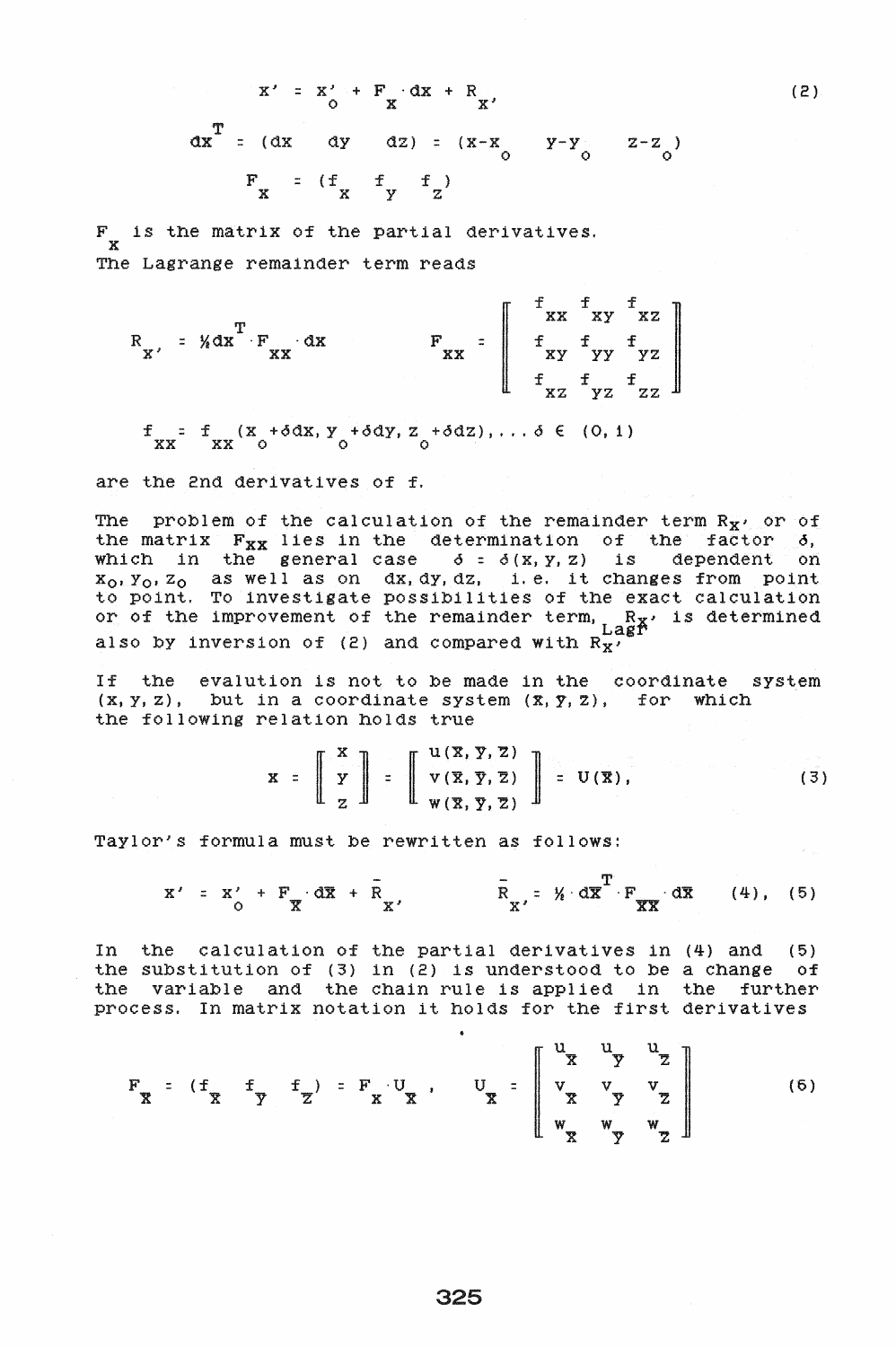Also the second derivatives can be combined in a matrix  $\mathbf{F}_{\mathbf{XX}}$ 

$$
F_{\overline{XX}} = U_{\overline{X}^T X X X X X}^T + F_{X} U_{\overline{XX}}
$$
(7)  

$$
F_{\overline{X}} = \begin{bmatrix} F_{X} & 0 & 0 \\ 0 & F_{X} & 0 \\ 0 & 0 & F_{X} \end{bmatrix} \qquad 0 = (1, 3) \text{ null-matrix}
$$
  

$$
U_{\overline{XX}}^T = \begin{bmatrix} U_{\overline{XX}} & V_{\overline{XX}} & W_{\overline{XX}} & U_{\overline{XY}} & V_{\overline{XY}} & W_{\overline{XY}} & W_{\overline{XY}} & W_{\overline{XY}} \\ U_{\overline{XY}} & V_{\overline{XY}} & W_{\overline{XY}} & U_{\overline{YY}} & V_{\overline{YY}} & W_{\overline{YY}} & U_{\overline{YZ}} & W_{\overline{YZ}} \\ U_{\overline{XZ}} & V_{\overline{XY}} & W_{\overline{XY}} & U_{\overline{YY}} & V_{\overline{YY}} & W_{\overline{YY}} & U_{\overline{YZ}} & V_{\overline{YZ}} & W_{\overline{YZ}} \\ U_{\overline{XZ}} & V_{\overline{XZ}} & W_{\overline{XZ}} & U_{\overline{YZ}} & V_{\overline{YZ}} & W_{\overline{ZZ}} & U_{\overline{ZZ}} \end{bmatrix}
$$
(7)

Then the evaluation in a coordinate system  $(X, Y, Z)$  can be realized in such a way that for each segment the calculation of the elements of the matrices  $U_X^-$  and  $U_X^-X$  is additionally performed and the matrix multiplications shown in (6) and (7) are carried out.

 $\frac{u}{XZ}$  v<sub>xz</sub> w<sub>xz</sub>  $\frac{u}{YZ}$  v<sub>yz</sub> w<sub>yz</sub>  $\frac{u}{YZ}$  v<sub>zz</sub> w<sub>z</sub>

The use of U(X) presumes that the relations existing between the object coordinate systems  $(x, y, z)$  and  $(\bar{x}, \bar{y}, \bar{z})$  are explicitly presented and that all parameters occurring in (3) are known.

If systematic errors are still contained in the images, the final image coordinates must then be calculated by

 $X' = g(X', Y')$ k

By application of Taylor's formula one obtains

$$
x'_{K} = x'_{KO} + G_{X'} dx' + R_{XK'} \qquad (8)
$$

with  $G_{X'} = (g_{X'} - g_{Y'})$ ,  $dx' = (dx' - dy')^{T} = [(x' - x'')'(y' - y'')]^{T}$ 

$$
R_{XK'} = X dx'T GX'X' dx',
$$

By substitution of (4) it follows

$$
x'_{K} = x'_{K0} + G_{x'} \left[ F_{2\overline{x}} \frac{d\overline{x} + \overline{R}_{x'}}{d\overline{x} + \overline{R}_{y'}} \right] = x'_{K0} + G_{x'} \left[ F_{2\overline{x}} \right] d\overline{x} + \left[ \frac{\overline{R}_{x'}}{R_{y'}} \right] (9)
$$

It depends on the amount of the image errors to be corrected if the remainder term in (8) and the multiplication of  $R_X$ , and  $R_Y$ , by  $G_X$ , can generally be neglected or not.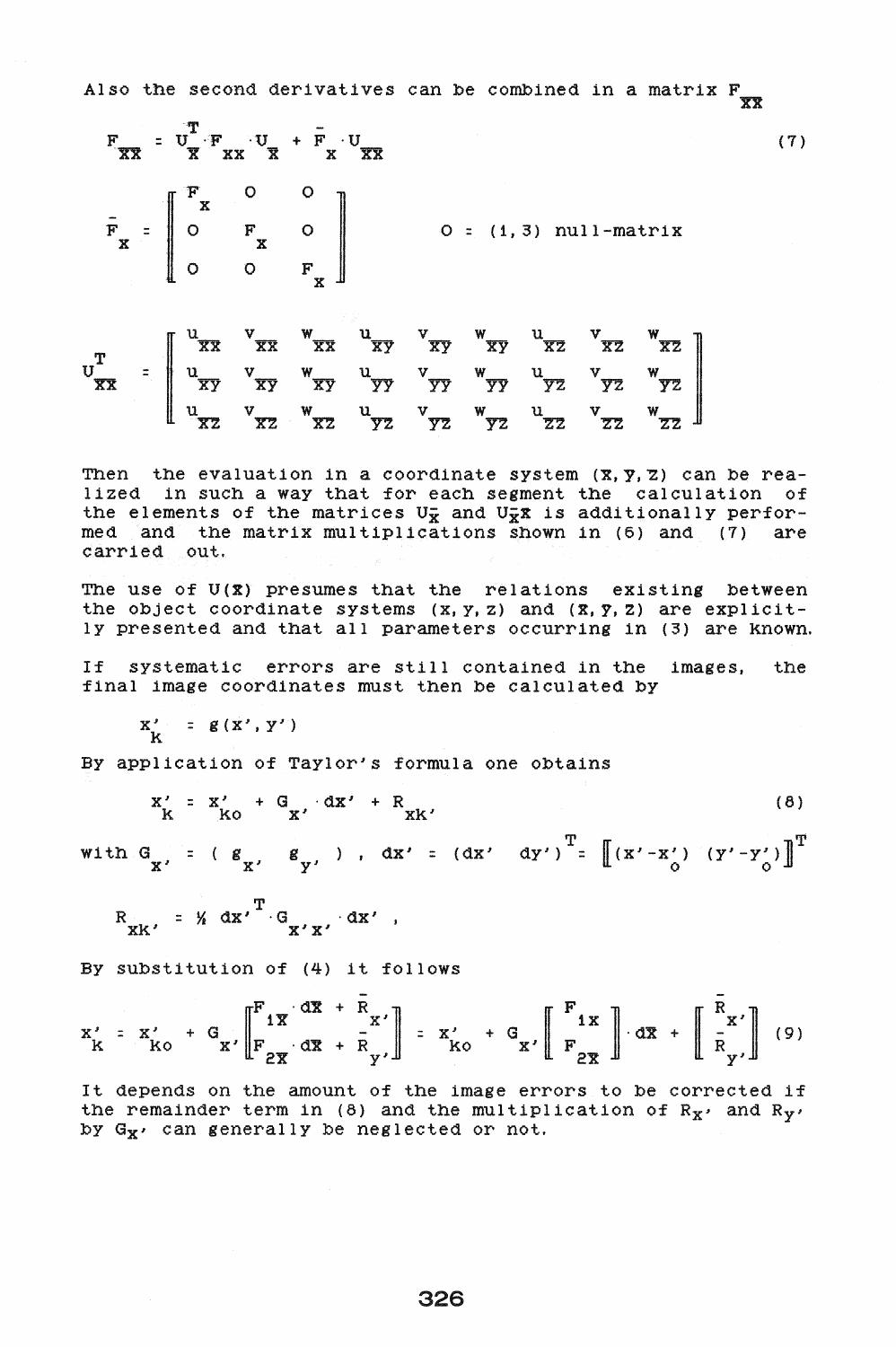(4) and (9) are valid independent of whether the images were taken with a photogrammetric camera, strip camera, panorama camera or a scanner. If the remainder terms cannot rigorously be calculated, then the remaining errors have to be ascertained and must be taken into account in the specification of the maximally admissible dx,dy, dz (i. e. of the environment of the local zero points  $P_0(x_0, y_0, z_0)$ , in which Taylor's formula may be used). Thus, the differences between the individual image types are part of a preceding program, in which the local zero points P<sub>oj</sub> within the model are fixed and the appertaining local zero points in the images as well as the partial derivatives of the different matrices are calculated.

The use of 2 image coordinate systems as well as of 2 object coordinate system renders it possible to expediently split the mathematical relations between image and object coordinates. Expedient allocations may for example be:

Aerial photogrammetry

U(X) : Earth curvature, refraction, special map projection F(x) : Central perspective G(x'): Lens distortion, film deformation

Terrestrial photogrammetry

U(X) : Special object coordinate systems (e.g. cylindrical coordinates), two-media photogrammetry  $F(x)$  : Central perspective

i da ji ji ku navçeya ku gundê ya ya gundê ya ya gundê ya gundê ya gundê ya gundê ya gundê ya gundê ya gundê y

in payer of the

 $G(X')$ : Lens distortion, film deformation

Evalution of scenes taken by opto-mechanical scanners  $U(2)$  :  $-$ 

F(x) : Polynomial transformation and sea a  $G(X') : -$ 

 $\mathcal{P}^{\text{c}}(\mathbb{R}^n) \cong \mathcal{P}^{\text{c}}(\mathbb{R}^n) \cong \mathcal{P}^{\text{c}}(\mathbb{R}^n) \cong \mathcal{P}^{\text{c}}(\mathbb{R}^n)$ Evalution of scenes taken by pushbroom scanners from space

 $U(x) = Special - map \text{ projection} \text{for all } x \in \mathbb{R}$ to the flying direction, refraction

 $F(X)$  : Central perspective inclusive of the temporal change of of orientation elements, earth curvature in flying direction

 $G(X') : -$ 

Some components of this survey are described in the folloWing Sections.

# 2. THE MATHEMATICAL MODEL OF THE TAKING PROCESS

The mathematical model of the taking process with photogrammetric cameras is the central perspective, which is described whith the known collinearity equations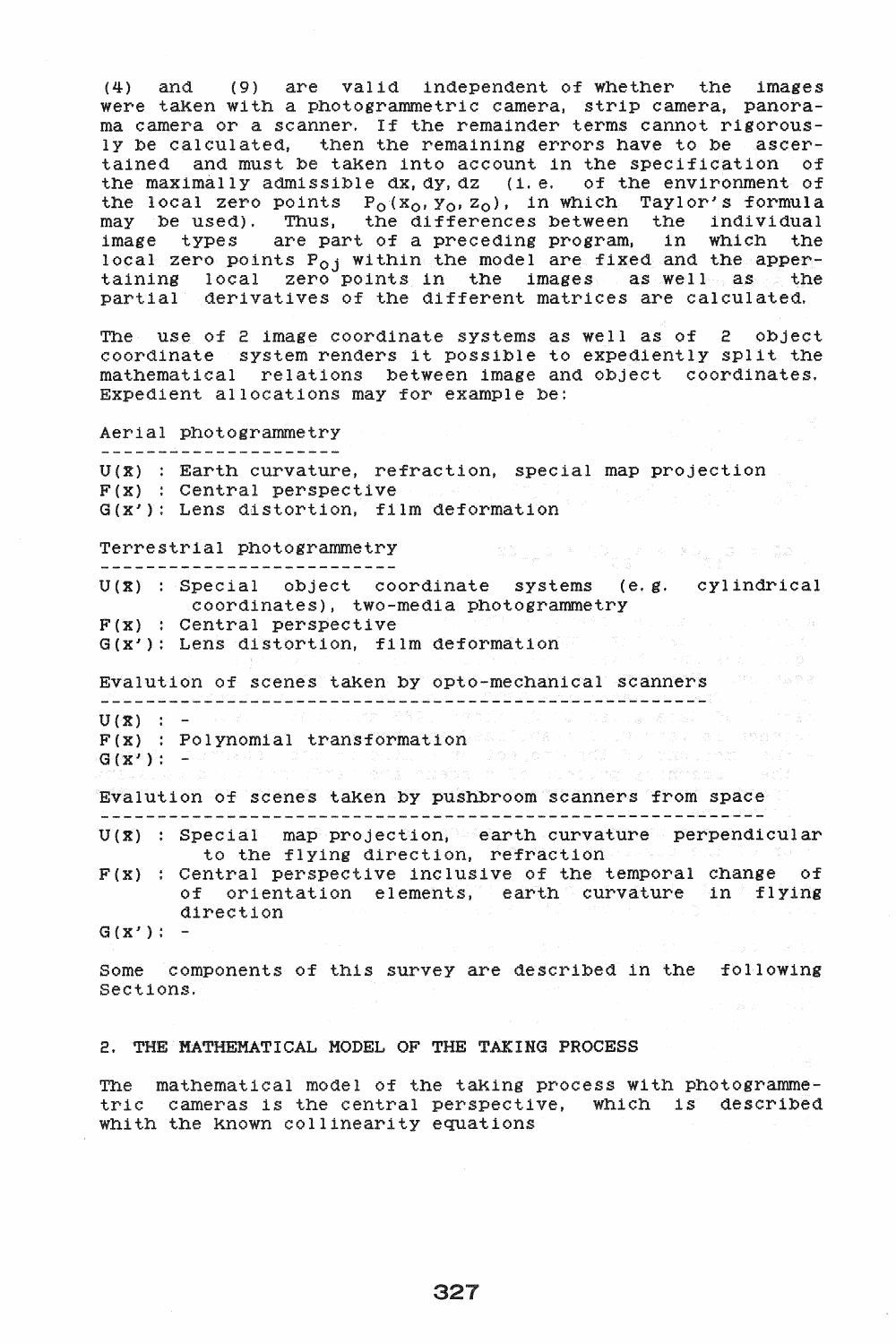$$
\begin{bmatrix} x' \\ y' \\ -c \\ -c \\ -c \end{bmatrix} = \frac{1}{\lambda} \begin{bmatrix} x \\ x \\ x \end{bmatrix} \begin{bmatrix} x-x \\ y-y \\ y-y \\ 01 \\ z-z \\ 01 \end{bmatrix}
$$

They were investigated in Mark, 1986 by the principles described in Section 1 and led to the rigorous solution



A second example refers to the evalution of scanner scenes, for which the starting equations were given by Konecny, 1976. These equations must however be modified depending on the type of the scanner. For demonstration, reference is made in the following to the French satellite SPOT, for which it is assumed on the basis of data given by Guichard, 1983 and Toutin, 1986 that the basis of data given by Guichard, 1983 and Toutin, 1986 that scanner is very well stabilized and hence

- the motions of the projection centre of the scanner during the scanning process of a scene are performed with constant speed in an undisturbed orbit which is approximated by the curvature circle
- the angle orientation in space is a linear function of time or of the distance covered.

Without dealing with the derivations in detail, merely the result is given here. It reads for x' (see equation (11)).

The coefficients  $a_1$  to  $d_9$  are calculated from the rotation matrix for the central pixel of the scene, the linear changes of the orientation elements within the scene, and the influence of the earth/s rotation. In (11) the influence of the earth/s curvature in flying direction has been taken into consideration. The treatment according to section 1 yields for x' to equation (i2)

The elements (x1) to (x61) are calculated from the coefficients  $a_1$  to d<sub>9</sub> and the coordinate differences  $(x_0-x_{01}, (y_0-y_{01}),$  $(z_0-z_{01})$ .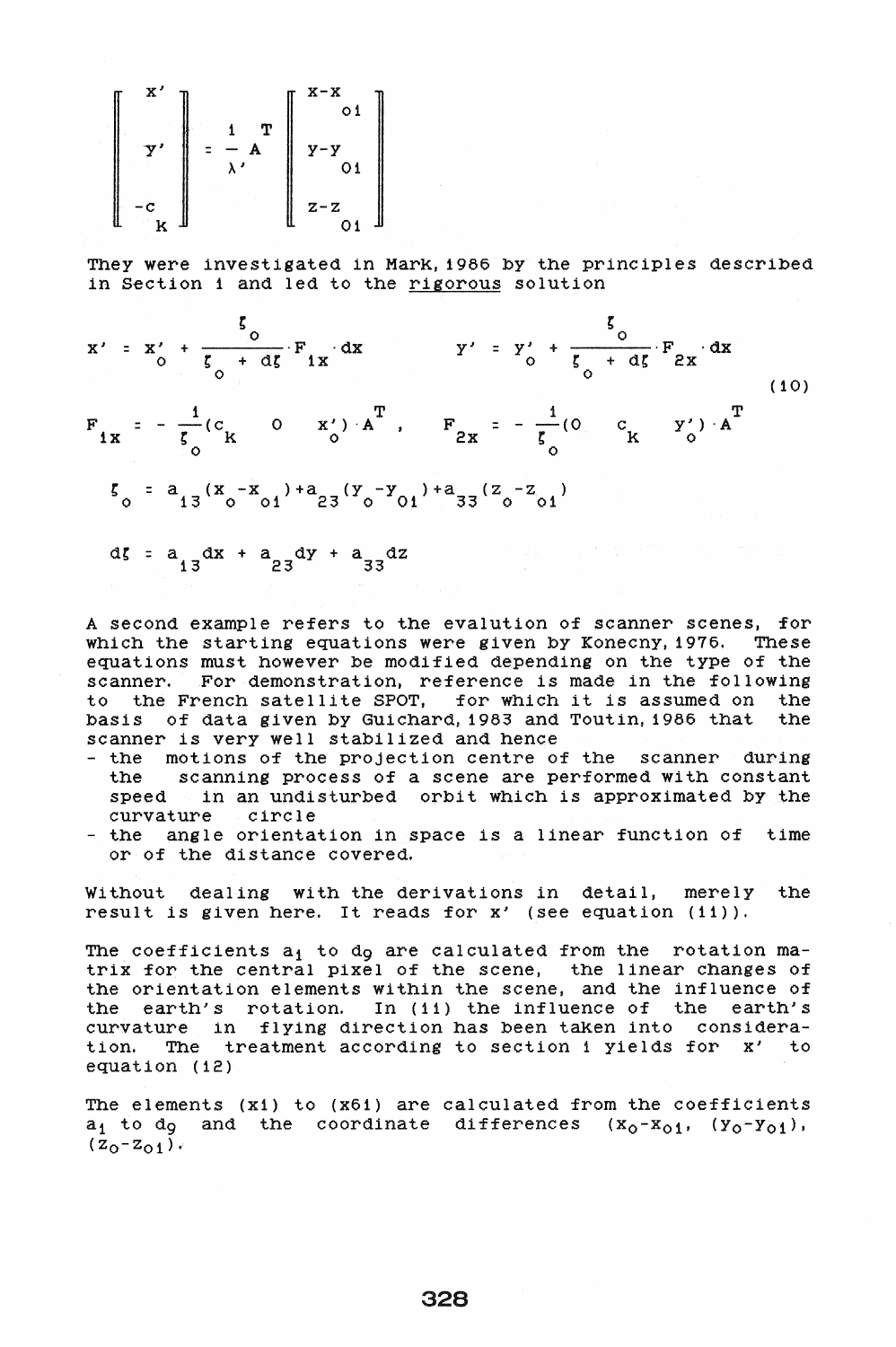$$
a_{1} (x_{1} - x_{01}) + a_{2} (y_{1} - y_{01}) + a_{3} (z_{1} - z_{01}) + a_{4} (x_{1} - x_{01}) (y_{1} - y_{01}) + a_{5} (y_{1} - y_{01})^{2} + a_{6} (y_{1} - y_{01}) (z_{1} - z_{01}) + a_{7} (x_{1} - x_{01}) (y_{1} - y_{01})^{2} + a_{8} (y_{1} - y_{01})^{3} + a_{9} (y_{1} - y_{01})^{2} (z_{1} - z_{01})
$$
\n
$$
x' = -c_{k} \frac{a_{8} (y_{1} - y_{01})^{3} + a_{9} (y_{1} - y_{01})^{2} (z_{1} - z_{01})}{1 + a_{1} (x_{1} - x_{01}) + b_{2} (y_{1} - y_{01}) + b_{3} (z_{1} - z_{01}) + b_{4} (x_{1} - x_{01}) (y_{1} - y_{01}) + a_{5} (y_{1} - y_{01})^{2} + b_{6} (y_{1} - y_{01}) (z_{1} - z_{01}) + b_{7} (x_{1} - x_{01}) (y_{1} - y_{01})^{2} + a_{8} (y_{1} - y_{01})^{3} + b_{9} (y_{1} - y_{01})^{2} (z_{1} - z_{01})
$$
\n
$$
b_{8} (y_{1} - y_{01})^{3} + b_{9} (y_{1} - y_{01})^{2} (z_{1} - z_{01})
$$
\n
$$
(11)
$$

$$
x' = x'_{0} + \frac{\zeta x_{0}}{\zeta x_{0} + d\zeta x} \left[ F_{1x} dx - \frac{1}{2\zeta x_{0}} dx^{T} dx dx dx \right]
$$
 (12)

$$
F_{1X} = -\frac{1}{\zeta X} (c_{K} - x') \begin{bmatrix} (x1) & (x2) & (x3) \\ (x4) & (x5) & (x6) \end{bmatrix}
$$

 $\left| \begin{array}{c} \hline \hline \hline \hline \hline \hline \end{array} \right|$ 0 (x11)c + (x41)x' 0<br>+ (x41)x' (x21)c + (x51)x' (x31)c + (x61)x' 0<br>0 (x31)c + (x61)x' 0 dAx =  $(X11) c_K^+ (x41) x'_0$  (x21)c +(x51)x' (x31)c +(x61)x' (x<sup>-</sup>) 0  $(X31) c<sub>K</sub>+(X61) X'$  0

3. THE EXTENSION OF THE TAKING PROCESS TO THE OBJECT COORDINATE SYSTEM  $(x, y, z)$  and the IMAGE COORDINATE SYSTEM  $(x', \ldots)$ For central-perspective images the combination of (4) to (7)

with (10) leads to the equations  
\n
$$
\bar{\xi}
$$

$$
x' = x' + \frac{\partial}{\partial} (K_1 \cdot d\overline{x} + \gamma d\overline{x}^T \cdot R_1 \cdot d\overline{x})
$$
 (13)

$$
K_{1} = F_{1X} U_{1X} R_{1} = F_{1X} U_{1X}
$$

For SPOT scenes one obtains by combination of (4) to (7) with  $(12)$ 

$$
x' = x'_{0} + \frac{\bar{\zeta}x_{0}}{\bar{\zeta}x_{0} + d\bar{\zeta}x} \left[ K_{1} \cdot d\bar{x} + \gamma_{1} \cdot d\bar{x}^{T} \cdot R_{1} \cdot d\bar{x} \right]
$$
 (14)

$$
K_{1} = F_{1X} \cdot U_{\overline{X}}
$$
  $R_{1} = \overline{F}_{1X} \cdot U_{\overline{X}\overline{X}}$   $- \frac{1}{\overline{g}X} \cdot U_{\overline{X}} \cdot dAx \cdot U_{\overline{X}}$  (15)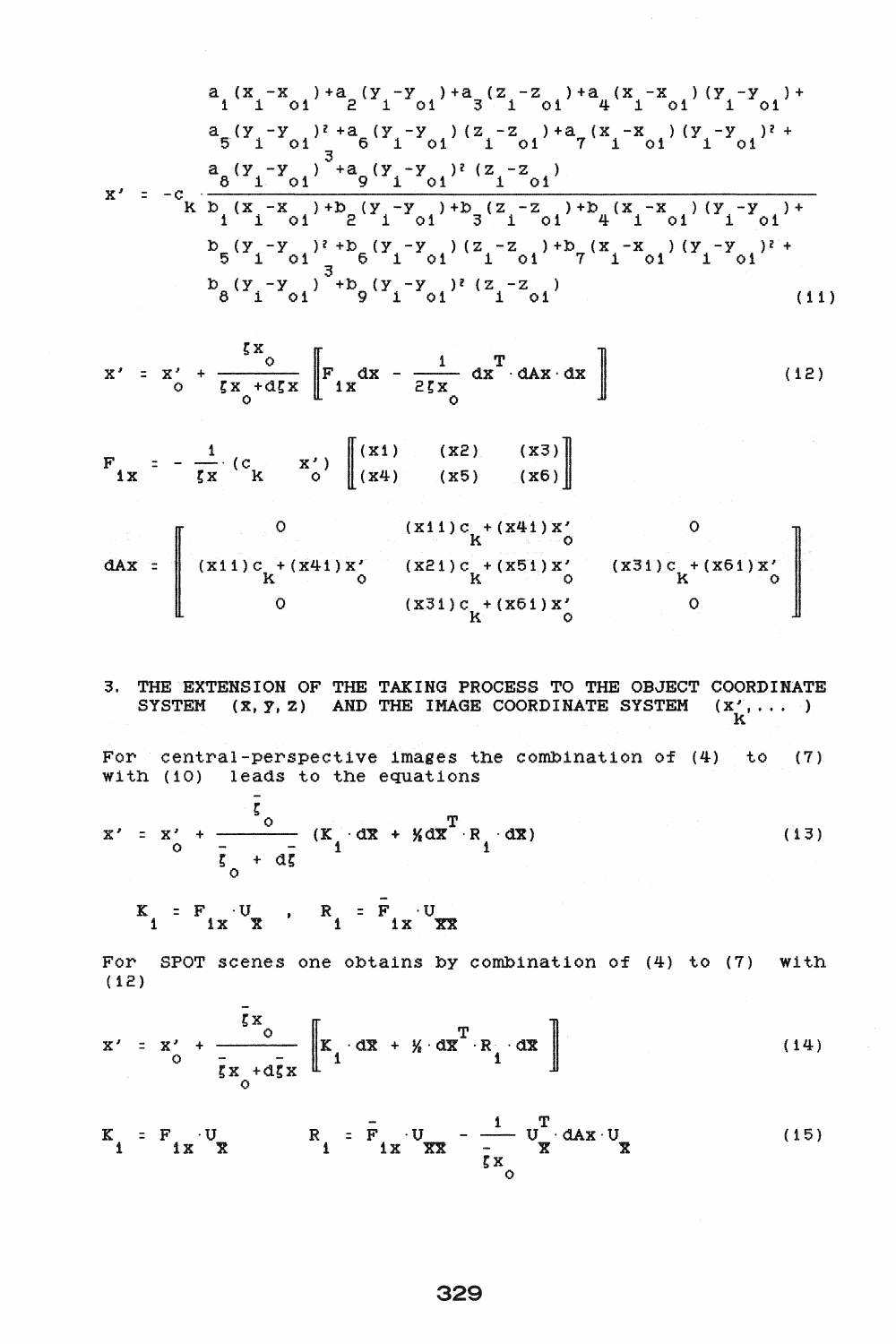Expanding (13) to include the consideration of systematic image errors leads according to (9) again to (13) with

$$
\left[\begin{array}{c} \mathbf{K}_1 \\ \mathbf{K}_2 \end{array}\right] := \left[\begin{array}{c} \mathbf{G}_{1\mathbf{X}'} \\ \mathbf{G}_{2\mathbf{X}} \end{array}\right] \left[\begin{array}{c} \mathbf{F}_{1\mathbf{X}} \\ \mathbf{F}_{2\mathbf{X}} \end{array}\right] \mathbf{U}_{\mathbf{X}}
$$

This expanslon shall not be further consldered here.

The comparison of  $(13)$  with  $(14)$  shows that  $(14)$  is the wanted universal algorithm.

### 4. EXAMPLES FOR (x, y, z) OBJECT COORDINATE SYSTEM

If a restitution is to be made in an  $(\bar{x}, \bar{y}, z)$  coordinate system rather than in an  $(x, y, z)$  one, the following prerequisites have to be established according to sect. 1. First, establish  $x =$  $U(X)$  (3). From this, form the matrices of the partial derivatives  $U_{\overline{Y}}$  and  $U_{\overline{Y}}\overline{X}$ . If (3) is used in the form of approximative solutlons or serles expansions, lt is necessary to ensure that the replacement function represents as correctly as possible not only the initial function but also its partial derivatives, because this greatly bears on the the segment dimensions. Finally, compute for every segment the amounts of the partial derivatives and the matrices K and R, according to  $(15)$ .

In the following examples, only the relations  $x = U(x)$  are given for lack of space.

# 4.1. Linear dependence

As an example from architectural photogrammetry. Mark,1986 reported on the restitutlon in an object coordinate system that was tilted relative to the taking base or to the control coordinate system.

### 4.2. Allowance for earth curvature and refraction

Earth curvature may be allowed for both with photo and model coordinates. Correction of the model coordinates is a rigid solution, whereas the correction of photo coordinates is approxlmatlve for all nadlr dlstances devlatlng from zero. Both ln aerial and satellite photographs greater photo tilts must be expected, so that the rigid solution should be preferred.

The horizontal plane of the photogrammetric  $(x, y, z)$  coordinate system touches the datum surface of the normal height system, whlch may here be assumed to be a spherlcal cap. at polnt A. To obtain symmetric conditions with regard to the influence of earth curvature in the left and right photographs, we select

 $x_A = x_{01} + Y \cdot bx$   $y_A = y_{01} + Y \cdot by$ 

The curvature of the imaging ray due to refraction has the effect that object point, projection centre and image point do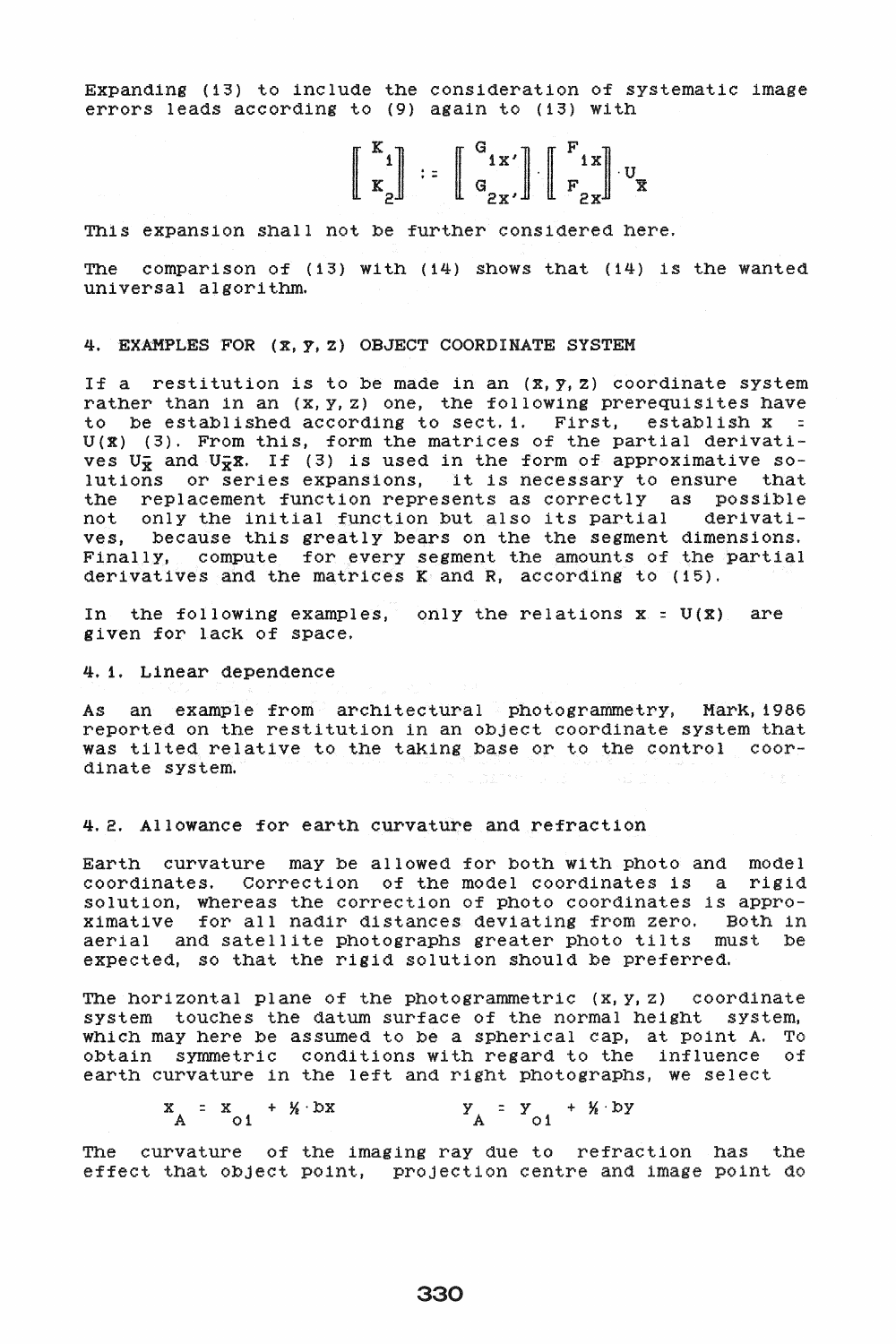not be on a straight line. The error thus produced can be allowed for in the object coordinate system.

If a mean terrain height is taken for a model, refraction is compensated with sufficient accuracy by  $\Delta \alpha$  =  $k_{\text{Refr}}$ , tan $\alpha$ , with  $k_{\text{Refr}}$  = constant. Thus, we can write for the left photo for (3)

$$
x_{1} - x_{01} = x , \t y_{1} - y_{01} = y
$$
  

$$
z_{1} = \overline{z} - \frac{1}{2R} [(\overline{x} - x_{01})^2 + (\overline{y} - x_{01})^2] + (1 + \frac{\overline{x}^2 + \overline{y}^2}{(\overline{z} - z_{01})^2}) (z - z_{01})^k
$$

4.3. Two-media photogrammetry

Two-media photogrammetry is a special case of multimedia photogramme try. It is concerned with measurements in photographs taken through two media of different density separated by a (plane) interface (Hohle,1971). In many cases - in hYdroengineering model experiments or in shallow water surveys - the interface is horizontal, which further simplifies the solution of the task.

Following Hohle,1971, the (x,y,z) coordinate system is placed into the interface G. In this coordinate system, that part of the imaging ray which belongs to the medium of refractive index  $n_{\alpha}$  is described. The other part of the imaging ray lying in the medium of the refractive index  $n_B$  is described in the  $(x, y, z)$ coordinate system. The problem consists in establishing a relationsship between the two coordinate systems. The derivation leads to

$$
f(r) = \overline{r} - r(1 + \frac{\overline{z}}{z_{01}NK}) = 0
$$
,  $K = (1 + \frac{N^2 - 1}{N^2} \cdot \frac{r^2}{z_{01}^2})$ ,  $N = \frac{n}{n} (16)$ 

which is developed into a Taylor series.

From the first two summands there results Newton's well-known approximation formula, which is substituted for the terms with the second and higher derivatives and solved with regard to r:

$$
r = r_0 + \frac{z_{01}NK(r-r_0) - r_0 Z}{z_{01}NK^3 + Z} \cdot K^2 \cdot \left[1 + \frac{3(N^2 - 1) r_0 Z [z_{01}NK(r-r_0) - r_0 Z]}{2N^2 Z_{01}^2 \cdot (z_{01}NK^3 + Z)^2}\right]
$$
(17)

In  $K$  set  $r = r_0$ 

With (17) it is possible (cf. Masry & Konecny, 1970) by the introduction of separate space points  $P_G$  for the left and right photographs, to establish the wanted functions u,v,w.

$$
x - x_{01} = \frac{r}{r} \cdot x , \qquad y - y_{01} = \frac{r}{r} \cdot y , \qquad z = 0
$$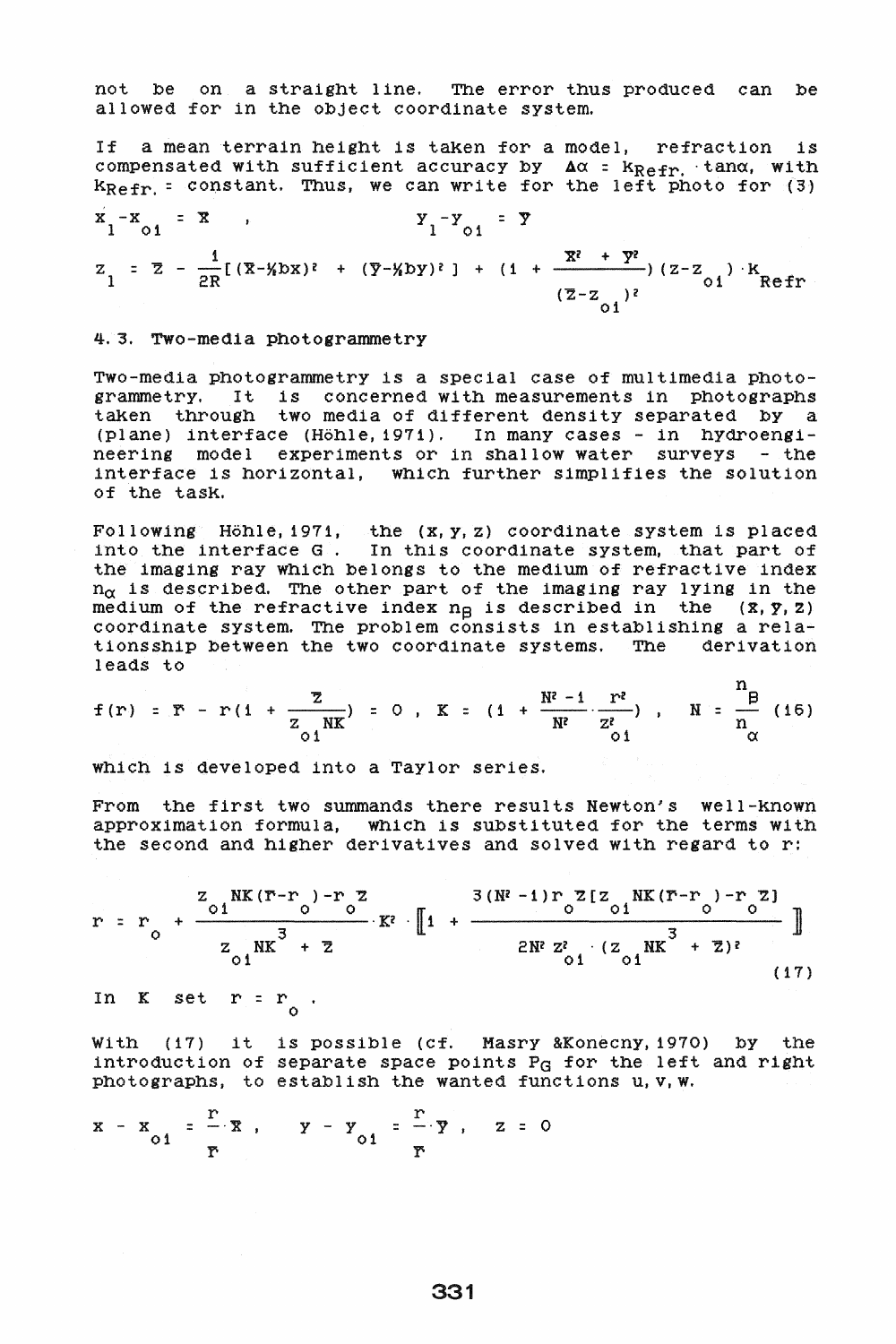### 4.4. Restitution of cylindrical coordinates

Cylinders are a basic form in building construction and in-<br>dustry. They not only occur in towers or tanks but also are They not only occur in towers or tanks but also are fundamental to vaults. For the optimum preparation for reconstruction jobs, cylindrical surfaces often have to be developed.

The connection between the  $(x, y, z)$  and  $(x, y, z)$  coordinate systems is given by MarK, 1986.

# 5. SUMMARY AND OUTLOOK

As explained in section 1 to 4, it is possible, by means of Taylor's formula and a special form of the remainder, to derive an algorithm which is universally applicable to all mathematical models of the taking geometry, to the correction of photo and model coordinates for systematic errors, and to the introduction of non-cartesian model (object) coordinates, as demonstrated in section 4 by several examples from terrestrial and aerial photogrammetry.

In addition to its universal applicability, the algorithm has an other salient feature - it is a rigid solution for the restitution of frame photographs in a cartesian model coordinate system. Given the h1gh quality demands placed on photogrammetric restitution, this 1s a remarKable advantage for the majority of restitution aSSignments, which places the proposed algorithm on the same level, in terms of usefulness and ranK, with the collinearity equations of centrally perspective projection.

The proposed algorithm has many potential uses.

Firstly, 1t suggests itself for use with digitally controlled photogrammetric restitution machines such as analytical stereoplotters or orthoprinters, and for analytical Single-photo restitution.

Moreover, it is possible to employ the proposed algorithm in systems based an the principles of digital image processing. The analysis of image section common in that field even accomodates the segmentalization of the model space, because it<br>requires less frequent changes of parameter sets than the requires less frequent changes of parameter sets than rather object-related compilation in the classical photogrammetric restitution instruments. Thus it appears feasible that parameter sets, rather than being stored in toto, be computed during the time that is needed anyhow for constructing the image on the video screen.

The proposed algorithm may just as well be used as a basis for photogrammetric computing programs such as for aerotriangulation. These programs, which so far were only applicable for a limited range of applications, now become open for implementing any camera-to-object geometry and any object coordinate system,